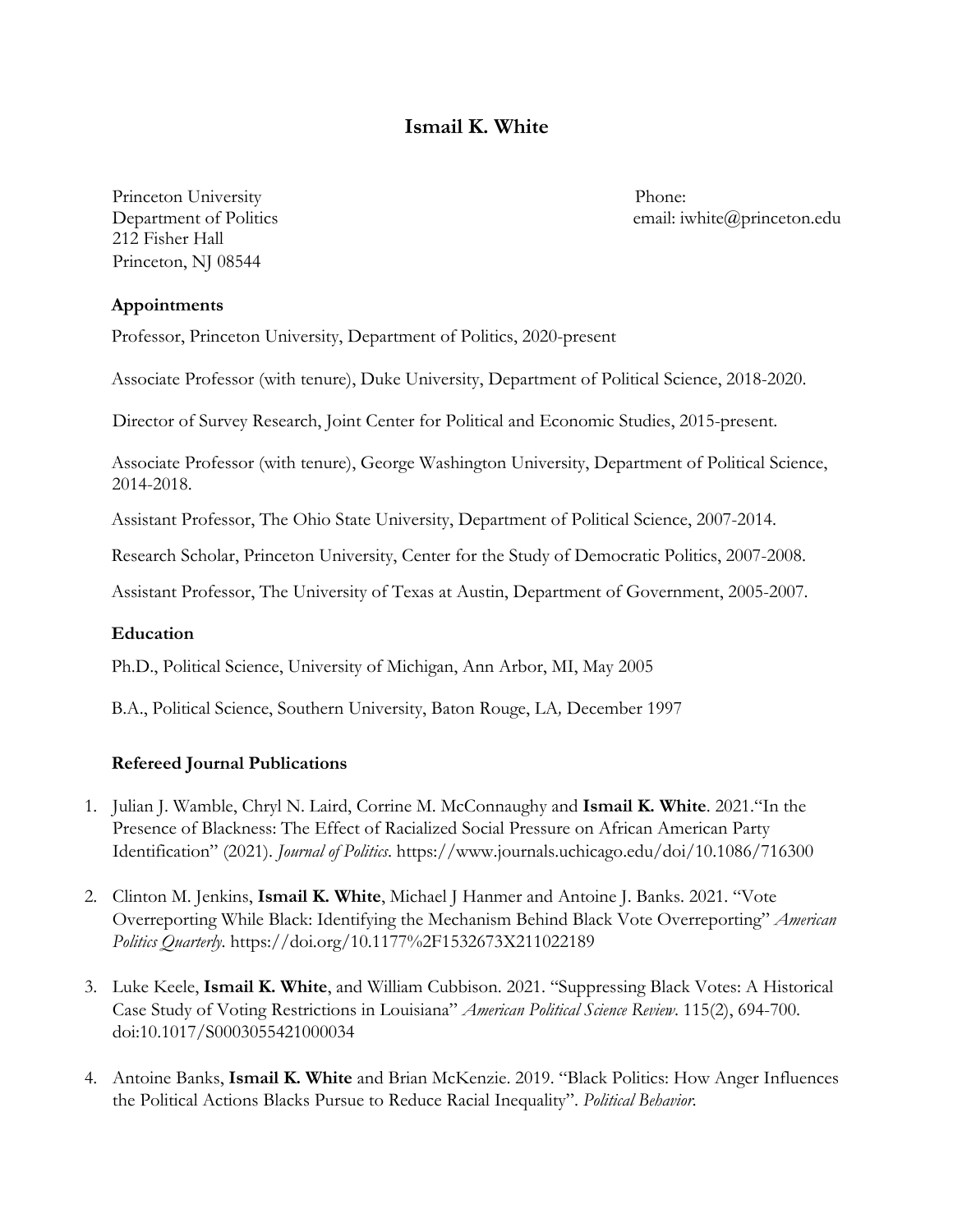# *Co-Winner of APSA Best Paper Published in Political Behavior, 2019*

*How do black people channel their anger about racial injustice? Here's what we found. Washington Post*

- 5. Luke Keele and **Ismail K. White**. 2018. "African American Turnout and African American Candidates." *Political Science Research Methods.* 1-19. doi:10.1017/psrm.2017.45
- 6. Luke Keele, Paru Shah, **Ismail K. White** and Kristine Kay. 2017. "Black Candidates and Black Turnout: A Study of Viability in Louisiana Mayoral Elections." *Journal of Politics.* Volume 80, Number 4.
- 7. Kristine Kay, Gladys Mitchell-Walthour, and **Ismail K. White**. 2015. "Priming Race and Class in Brazil: AfroBrazilian Support for Racial versus Class Policy" *Politics, Groups, and Identities*. Volume 3, Issue 2.
- 8. Chaitoff, Alexander M, Thomas Wickizer, and **Ismail K. White.** 2015. "Understanding How Components of Black Racial Identity and Racial Realities May Impact Healthcare Utilization: A Randomized Study." *Journal of Health Disparities Research and Practice*. Vol. 8, Iss. 4.
- 9. **Ismail K. White**, Chryl Laird and Troy Allen. 2014. "Selling Out?: The Politics of Navigating Conflicts Between Racial Group Interest and Self-Interest." *American Political Science Review*. Volume 108, Issue 4, pp. 783-800.

*Best Paper, APSA Race, Ethnicity and Politics Section, 2014 Rodney G. Higgins Award, National Conference of Black Political Scientists, 2014*

- 10. Michael J. Hanmer, Anotine J. Banks and **Ismail K. White**. 2014 "Experiments to Reduce the Over-reporting of Voting: A Pipeline to the Truth," *Political Analysis*. (Winter 2014) 22 (1): 130-141
- 11. Luke Keele, Corrine M. McConnaughy and **Ismail K. White**. 2012. "Strengthening the Experimenter's Toolbox: Statistical Estimation of Internal Validity." *American Journal of Political Science*. 56(2): 484-499.
- 12. Corrine M. McConnaughy, **Ismail K. White**, David L. Leal and Jason P. Casellas. 2010 "A Latino on the Ballot: Explaining Co-Ethnic Voting Among Latinos and the Response of White Americans." *Journal of Politics*, Vol. 72, no. 4. (October):1199-1211.
- 13. Tony N. Brown, Mark K. Akiyama, **Ismail K. White**, Elizabeth Anderson, and Toby Jayaratne. 2009. "Differentiating Contemporary Racial Prejudice from Old Fashioned Racial Prejudice." *Race and Social Problems* 1(2):97<sub>-110</sub>
- 14. **Ismail K. White**. 2007. "When Race Matters and When it Doesn't: Racial Group Differences in Response to Racial Cues." *American Political Science Review*, 101(2): 339-354. *Sammy Younge Award for Best Paper by a Graduate Student, National Conference of Black Political Scientists, 2001*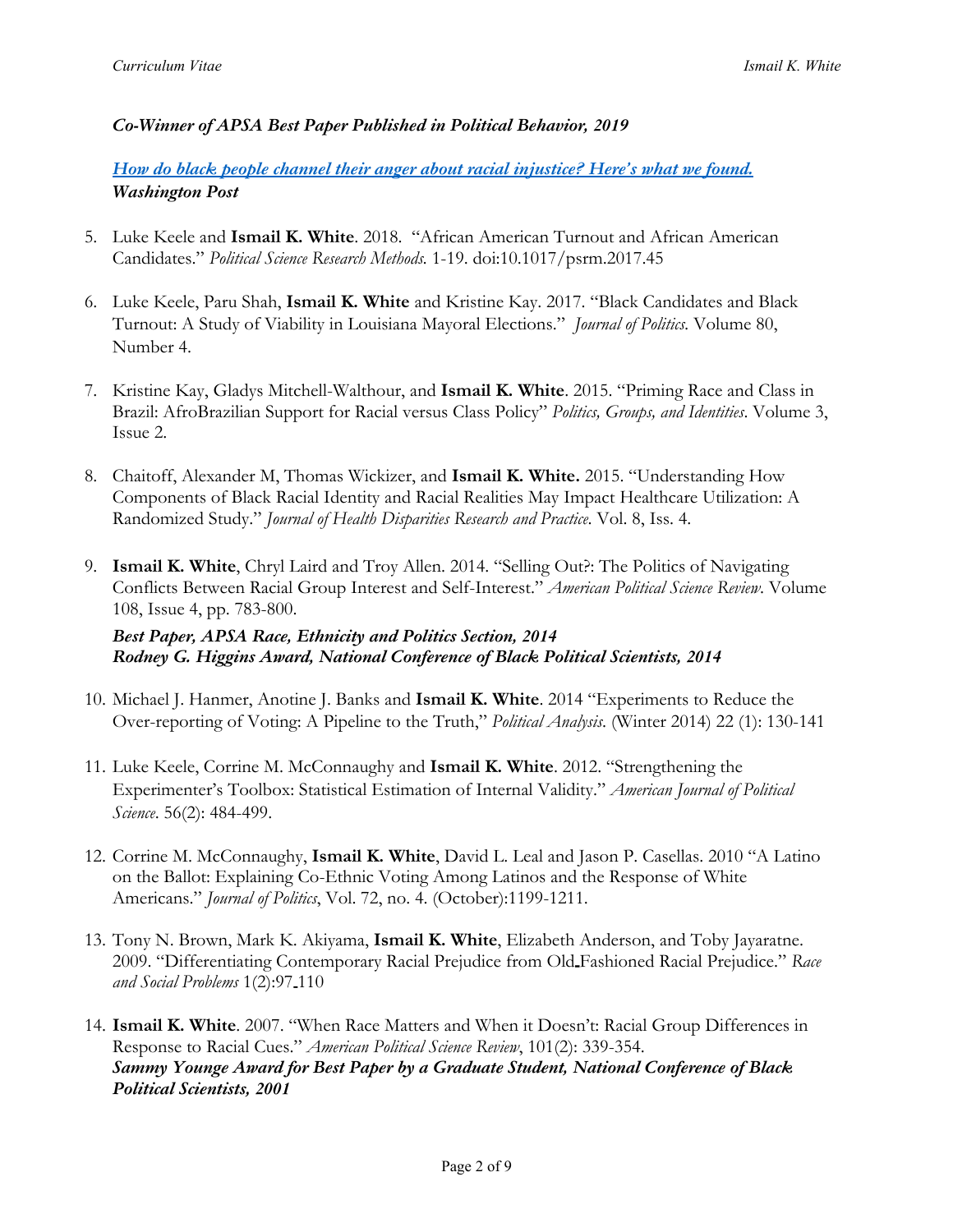- 15. **Ismail K. White**, Tasha S. Philpot, Kristin Wylie, and Ernest McGowen. 2007. "Feeling the Pain of My People: Hurricane Katrina, Racial Inequality, and the Psyche of Black America." *Journal of Black Studies*, 37(4): 523-538.
- 16. Brian Duff, Michael J. Hanmer, Won-ho Park and **Ismail K. White**. 2007. "Good Excuses: Understanding Who Votes with an Improved Turnout Question." *Public Opinion Quarterly*, 71(1):67- 90.
- 17. Vincent L. Hutchings, Nicholas A. Valentino, Tasha Philpot, and **Ismail K. White**. 2004. "The Compassion Strategy: Race and the Gender Gap in American Politics." *Public Opinion Quarterly*, 68(4):512-541.
- 18. Nicholas A. Valentino, Vincent L. Hutchings and **Ismail K. White**. 2002. "Cues That Matter: How Political Ads Prime Racial Attitudes During Campaigns." *American Political Science Review*, March: 75- 90.

### **Books**

*Steadfast Democrats: How Social Forces Shape Black Political Behavior,* **Ismail K. White** and Chryl Laird. Princeton University Press (2020)

### **Awards:**

**Best Book Award,** Race, Ethnicity and Political Section, American Political Science Association, 2021

**APSA Best Book Award,** American Political Science Association, 2021

**Finalist for the Association Of American Publishers For 2021 Prose Awards in Government & Politics: https://publishers.org/news/association-of-americanpublishers-announces-finalists-for-2021-prose-awards/**

*USA Today list: The Best Nonfiction Books of 2020. https://www.bloomberg.com/opinion/articles/2020-12-19/the-best-nonfiction-books-of-2020*

# **Reviews**:

Bloomberg - Why Black Voters Keep Picking Democrats: It isn't because African-Americans are liberal. Stephen L. Carter

A Discussion of Ismail K. White and Chryl N. Laird's Steadfast Democrats: How Social Forces Shape Black Political Behavior. Featuring: Nikol G. Alexander-Floyd, Leonie Huddy and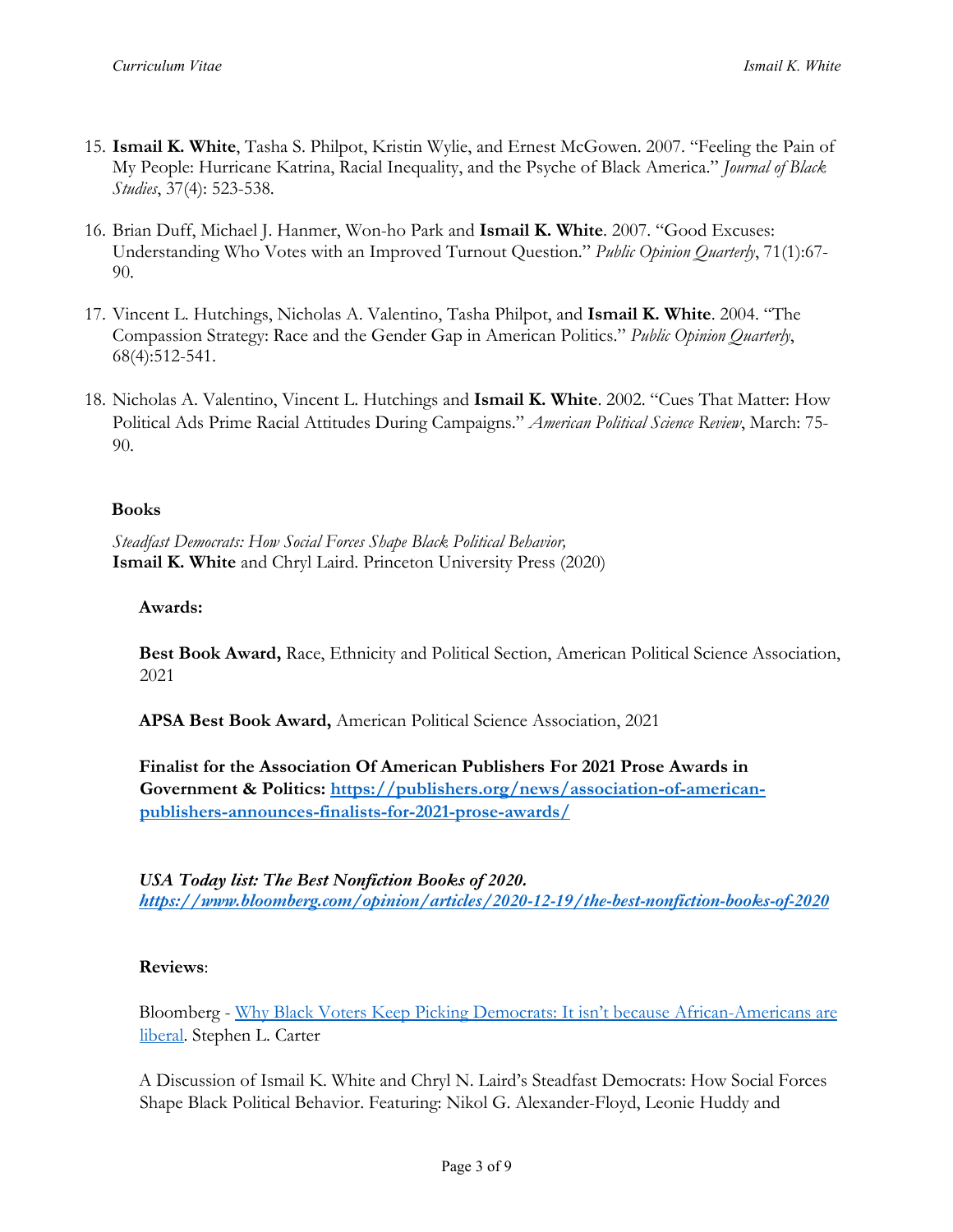Keneshia Grant Michael Leo Owens, Candis Watts Smith. Perspectives on Politics, 19(1), 219- 220. doi:10.1017/S1537592720004491

# **Op-eds:**

FiveThirtyEight-"Why So Many Black Voters Are Democrats, Even When They Aren't Liberal"  $(\text{link})$ 

The Atlantic-"Trump Doesn't Understand Why Black Voters Stick Together" (link)

The Washington Post-"Why President Trump's bid for the black vote is unlikely to bear fruit"  $(\text{link})$ 

### **Mentions**:

USA Today- "Young Black voters say they aren't enthusiastic about a Joe Biden presidency" (link)

Vox-"Do Joe Biden's "you ain't black" comments ultimately matter?" (link)

NPR-"Trump Campaign Reworks Its Pitch To Black Voters After Pandemic Slams Economy" (link)

The Takeaway w/ Amy Walter- "A Primary Election During A Pandemic" (link)

NPR All Things Considered w/ Audie Cornish-"Understanding The Black Vote In The Democratic Primary" (link)

The New York Times- "Trump Has His Sights Set on Black Voters" (link)

CBC The National- "Super Tuesday: The trends, contenders and what's next" (link)

CBC The Current-"Who are your people?' How a candidate's authenticity can influence African American voters" (link)

MSNBC Morning Joe- "African-Americans are not a monolith,' says professor on voting trends" (link)

CNN Tonight with Don Lemon-"Can Trump break through black support for Democrats?" (link)

The Washington Post-"Biden lost his 'electable' claim. That's why black votes are up for grabs again." (link)

Intelligencer: NYMagazine "Trump Isn't a Moderate, But He Plays One on TV" (link)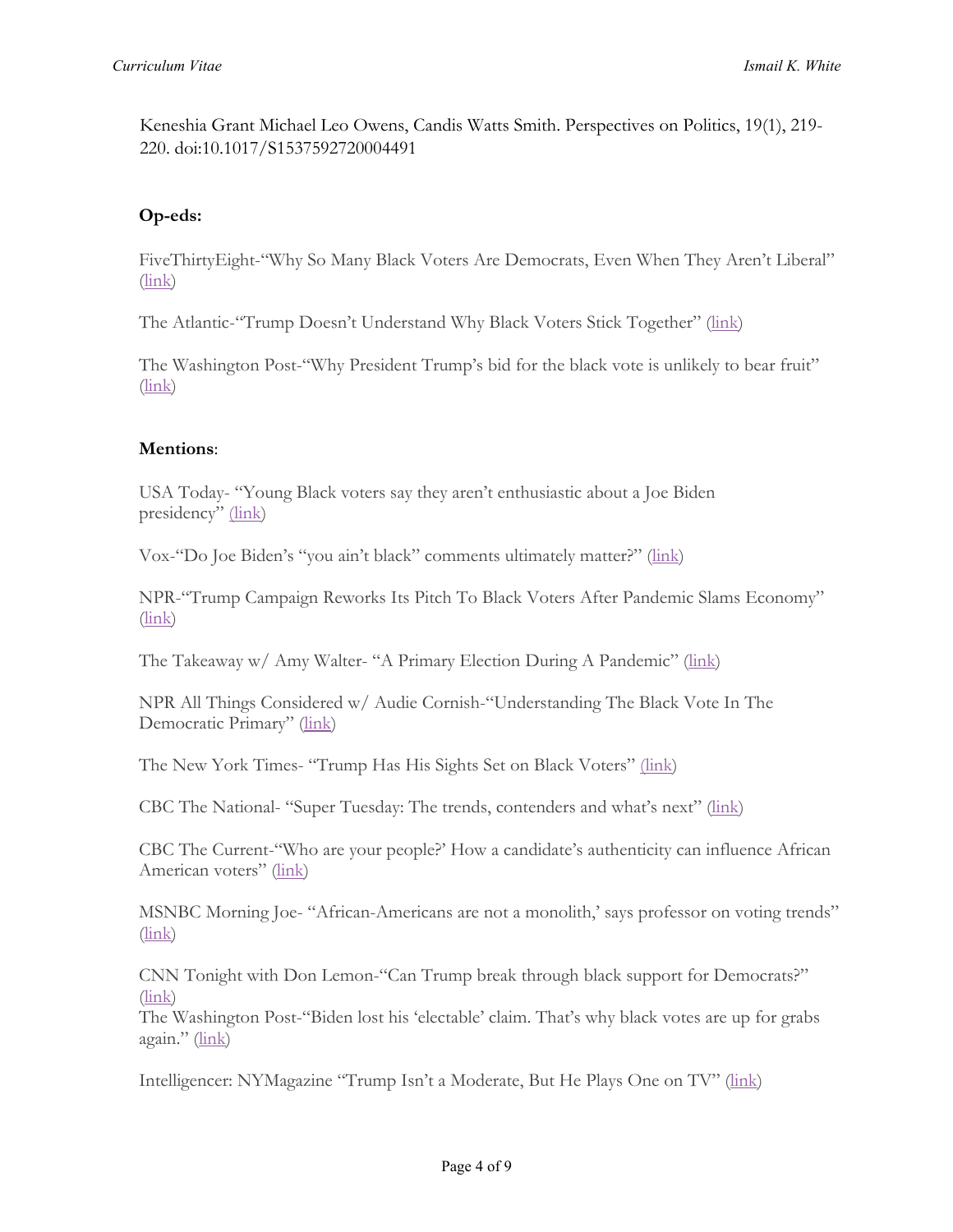CodeSwitch:NPR- "The Black Table In The Big Tent" [Start at 32:00] (link)

CodeSwitch:NPR–"What The Kanye Controversy Can Teach Us About Black Voters" (link)

Vox–"4 political science lessons from Kanye West's embrace of Donald Trump: Normal people are instinct-driven rationalizers motivated by group loyalty dynamics, not ideologies" (link)

All Things Considered:NPR–"What the Uproar Over Kanye West Might Reveal About Black Voters" (link)

The Conversation–"Would American Vote for Oprah for President" (link)

BuzzFeed–"Did Russia's Social Media Campaign to Discourage Black Voters Cost Clinton The Election?" (link)

Vox's Mischiefs of Faction–"Why Black Voter Turnout Fell in 2016" (link)

*African-American Political Psychology: Identity, Opinion, and Action in the Post-Civil Rights Era.* Edited Tasha S. Philpot and **Ismail K. White**. (2010). Palgrave Macmillan Press.

### **Book Chapters**

"Feeling Different: Racial Group-Based Emotional Response to Political Events." With Tasha S. Philpot, Kristin Wylie, and Ernest McGowen. In *African-American Political Psychology: Identity, Opinion, and Action in the Post-Civil Rights Era.*(2010) Palgrave Macmillan. Ed. Tasha S. Philpot and Ismail K. White.

"Racial Cues in Campaign News: The Effects of Candidate Issue Distance on Emotional Responses, Political Attentiveness." (2006) With Vincent L. Hutchings, Nicholas A. Valentino, Tasha Philpot. In *Feeling Politics: Affect and Cognition in Political Information Processing.* Palgrave Macmillan. Ed. David Redlawsk.

"Political Information in Black and White :The Effect of Attention to Black Political Discourse on Black Opinion Formation" With Chryl Laird, Ernest B. McGowen III, and Jared K. Clemons. In *Race & Public Policy.* LSU Press. Ed. Joshua Grimm. Forthcoming.

# **Law Review Articles**

"The Locked Ballot Box: The Impact of State Criminal Disenfranchisement Laws on African American Voting Behavior and Implications for Reform." (2003) With Aman Mcleod and Amelia Gavin. *Virginia Journal of Social Policy and the Law*. 11(1): 67-88.

# **Public and Technical Reports**

"How Good is This Excuse?: Correction of Overreporting of Voter Turnout Bias in the 2002 American National Election Study." (2004) With Duff, Brian, Michael J. Hanmer, and Won-ho Park. National Election Study (NES) Technical Report Series, No. nes010872.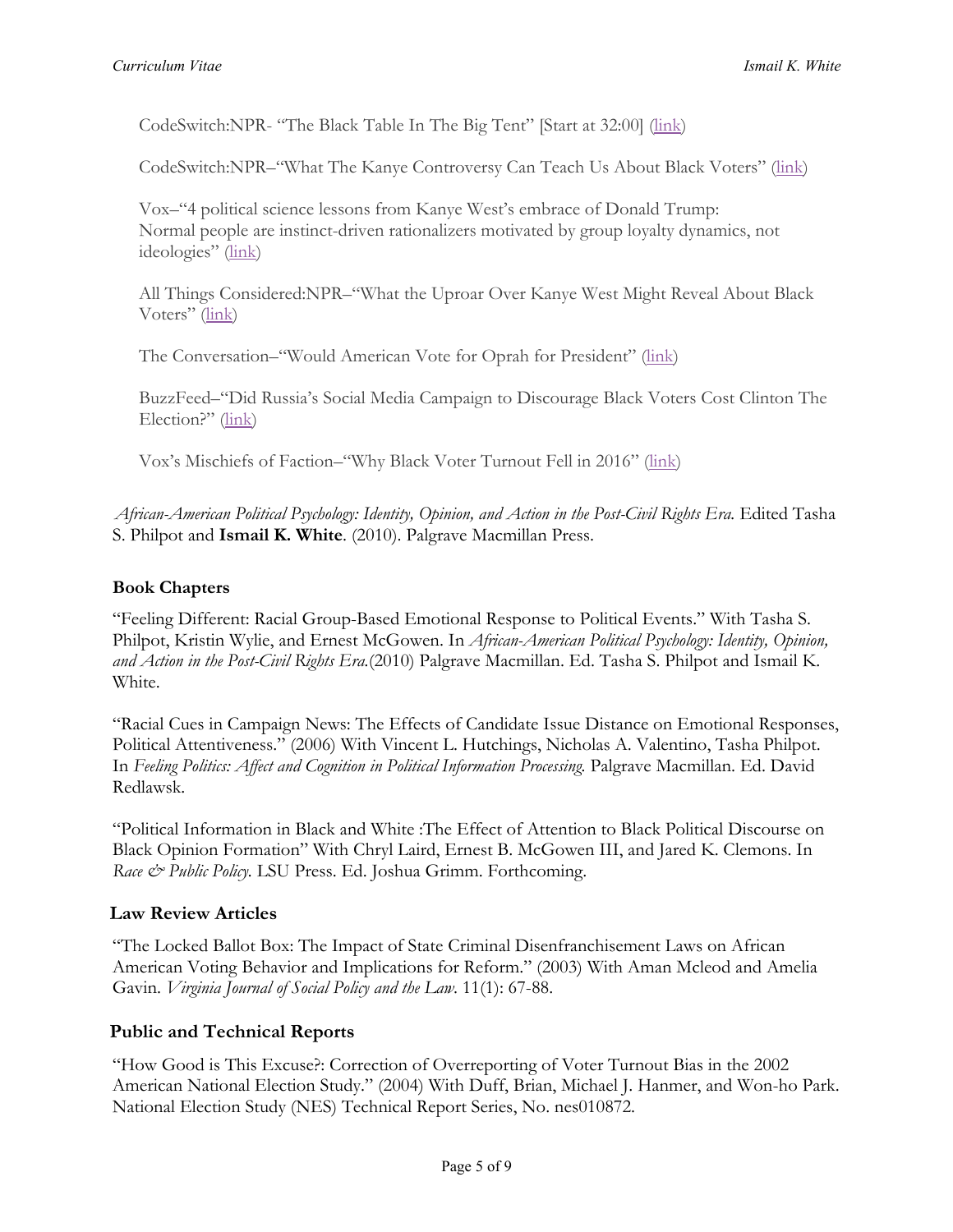"50 Years of the Voting Rights Act: The State of Race in Politics." With Khalilah Brown-Dean, Zoltan Hajnal, Christina Rivers. http://jointcenter.org/blog/50-years-voting-rights-act

"Black Voter 2016: Enthusiasm." With Andra Gillespie and William Cubbison. http://jointcenter.org/sites/default/files/Black%202016%20Voter%20Turnout%20Report-Enthusiasm\_1.pdf

"Voters in 2016: Government Spending on Internet and Technology Training." With Kristen Broady and William Cubbison. http://jointcenter.org/sites/default/files/Post-Election%20Government%20Spending%20Brief%20-%20Internet%2011.10.16\_1.pdf

"Voters in 2016: Government Spending on Health Care Coverage." With Kristen Broady and William Cubbison. http://jointcenter.org/sites/default/files/Post-Election%20Government%20Spending%20Brief%20-%20Health%20Care%20Final.pdf

"Democracy Found Voter Study Group Report on the 2016 Presidential Election" https://www.voterstudygroup.org/reports/2016-elections/executive-summary

# **Book Reviews**

Review of *Trust in Black America: Race, Discrimination and Politics* by Shayla C. Nunnally. *The American Review of Politics*.

# **Working Papers**

"Willing but Unable: Reassessing the Relationship between Racial Group Consciousness on Black Political Participation." With Jasmine Carrera Smith, Jared Clemons, Arvind Krishnamurthy, Miguel Martinez, Leann McLaren. Revise and Resubmit.

"The Identity Politics Trap" With Corrine McConnaughy and Tina Tucker

"Suppressing Black Votes: A Historical Case Study of Voting Restrictions in Louisiana" With William Cubbison and Luke Keele

### o *Lucius Barker Award, MPSA, 2017*

"Racial Politics Complicated: The Work of Gendered Identity Cues in American Politics." With Corrine M. McConnaughy.

o *Lucius Barker Award, MPSA, 2011*

### **Academic Presentations**

*Invited Roundtables*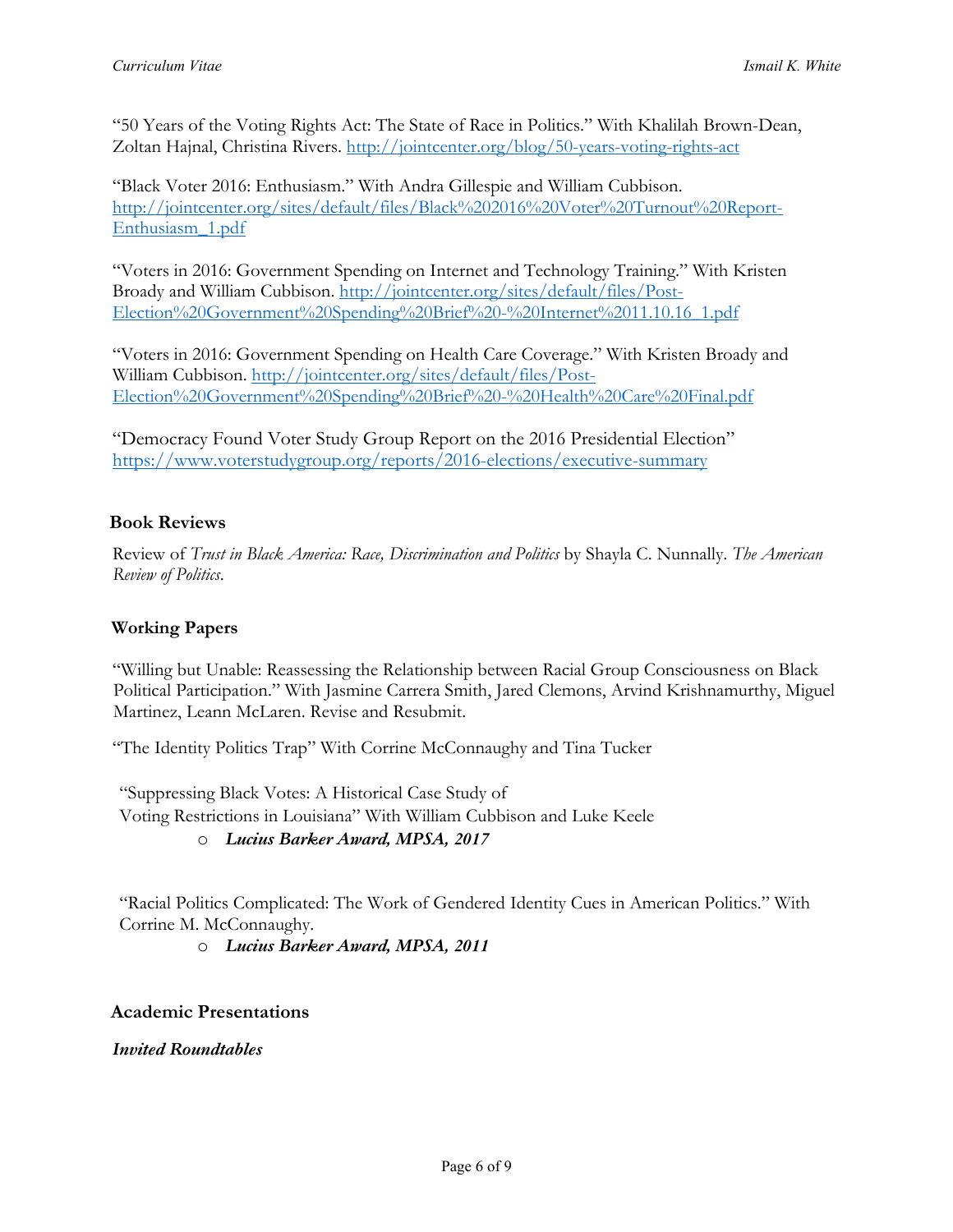Who Can Vote: Reexamining the 15<sup>th</sup> Amendment, Reflections on the Impact of the Reconstruction Amendments: A Research Symposium on the Social and Economic Outcomes of the 13th, 14th, and 15th Amendments, The Samuel DuBois Cook Center on Social Equity at Duke University, National Archives, March 2017.

50 Years of the Voting Rights Act: The State of Race in Politics, The Joint Center for Political and Economic Studies, Selma Public Library, Selma, AL, March 2015.

Race in the Obama Era Roundtable, MLK Holiday Conference, Capital University, January 2011.

Implicit Racial Attitudes Roundtable, Transforming Race: Crisis and Opportunity in the Age of Obama, Kirwan Institute for the Study of Race and Ethnicity, February 2010.

Identity and Politics Roundtable, Annual Meeting of the Midwest Political Science Association, 2007.

Experimentation in Political Science Roundtable, Summer Meeting of the Society for Political Methodology Meeting, 2007.

Race and Interdisciplinarity, Implications for Research and Careers Roundtable, Annual Meeting of the American Political Science Association, 2007.

### **Fellowships, Awards, and Grants**

Lucius Barker Award, best paper on a topic investigating race or ethnicity and politics, Midwest Political Science Association, 2017.

Rodney G. Higgins Award, best faculty paper, National Conference of Black Political Scientists, 2014.

Race, Ethnicity and Politics Section best paper award, American Political Science Association, 2014.

Lucius Barker Award, best paper on a topic investigating race or ethnicity and politics, Midwest Political Science Association, 2011.

Social and Behavioral Science Small Research Grant, The Ohio State University, 2010, 2012. \$1,000.

Time-Sharing Experiments for the Social Sciences (TESS) grant for "Experiments to Reduce the Overreporting of Voting: A Pipeline to the Truth," with Antoine D. Banks and Michael J. Hanmer, 2010.

Coca-Cola Critical Difference for Women Research Grant (with Corrine McConnaughy), The Ohio State University, 2010-2011. \$2,500.

National Science Foundation Minority Post-Doctoral Research Fellowship, 2007-2009. \$120,000 (Stipend \$80,000 & Research \$40,000).

Center for the Study of Democratic Politics Research Fellowship, Princeton University, 2007-2008. \$45,000 (Stipend).

Robert Wood Johnston Scholars in Health Policy Fellowship, Harvard University (2007-2009, Declined).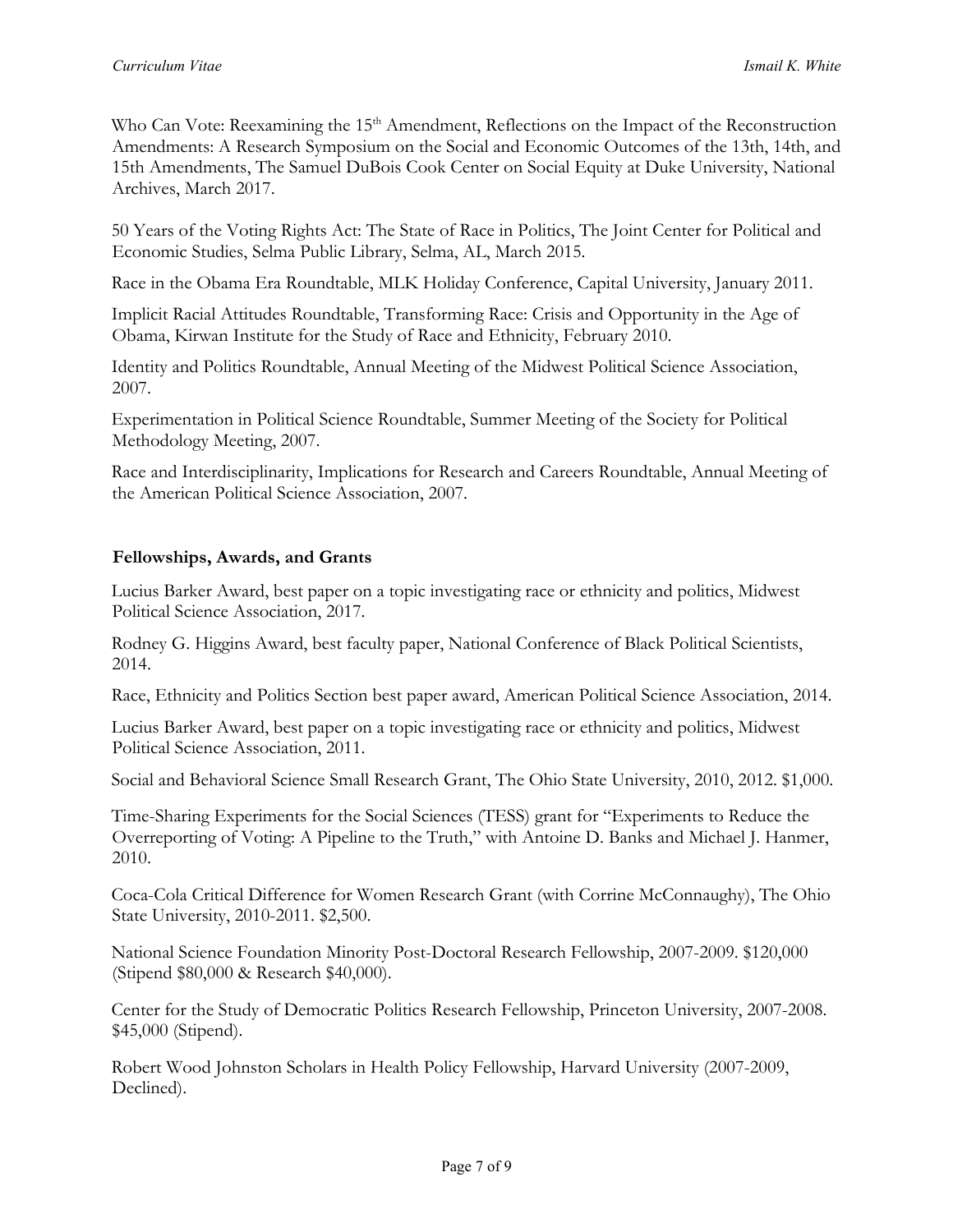University of Texas office of the vice president for research, Research Grant, 2006 to 2007. \$6,000.

National Science Foundation Dissertation Research Grant, 2003-2004. \$12,000.

National Election Study Pre-Doctoral Fellowship, 2003-2004. \$36,000

Gerald R. Ford Dissertation Fellowship and Research Grant, University of Michigan, 2002. \$6,000.

Horace H. Rackham Merit Fellowship, University of Michigan, 1997-2002.

American Political Science Association grant to attend the Institute for Political Psychology at The Ohio State University, 1998.

Sammy Younge Award, Best Paper Presented by a Graduate Student at the 2001 Annual Meeting of the National Conference of Black Political Scientists.

### **Professional Activities and Service**

Editorial Board, *American Political Science Review*, 2020 - Present

Editorial Board, *Journal of Politics*, 2007-2008. 2016-2017

Editorial Board, *Political Behavior*, 2015-2018

National Science Foundation Dissertation Award Review Panel, 2016, 2017

The Democracy Fund Voter Study Group, 2016-present

Associate Principle Investigator Time Sharing Experiments for the Social Sciences (TESS), 2013

Summer Research Opportunity Program (SROP) mentor, The Ohio State University, 2010

Section Head, Race and Ethnic Politics, Midwest Political Science Association Annual Meeting, 2010

Expert Advisory Panel, Americans for American Values, 2008-2010

GLASS Alliance for Graduate Education Round Table, "Lived Experience and Advice: Life as a New Assistant Professor," 2010

Co-organizer, Conference on Methodology in Political Psychology*,* with Corrine McConnaughy, 2010

Co-organizer, Conference on African American Political Psychology, with Tasha Philpot, 2005

National Science Foundation Review Panel, 2008

### **Advising**

*Dissertation committee chair:*  Nyron Crawford (Ph.D. Ohio State; Assistant Professor, Temple) Chryl Laird (Ph.D. Ohio State; Assistant Professor, Bowdoin College)

*Dissertation committee member:* 

Leah Christiani (Ph.D. University of North Carolina; Assistant Professor University of Tennessee) Nura Sediqe (Ph.D. Duke University; Post-doctoral Scholar Princeton University)